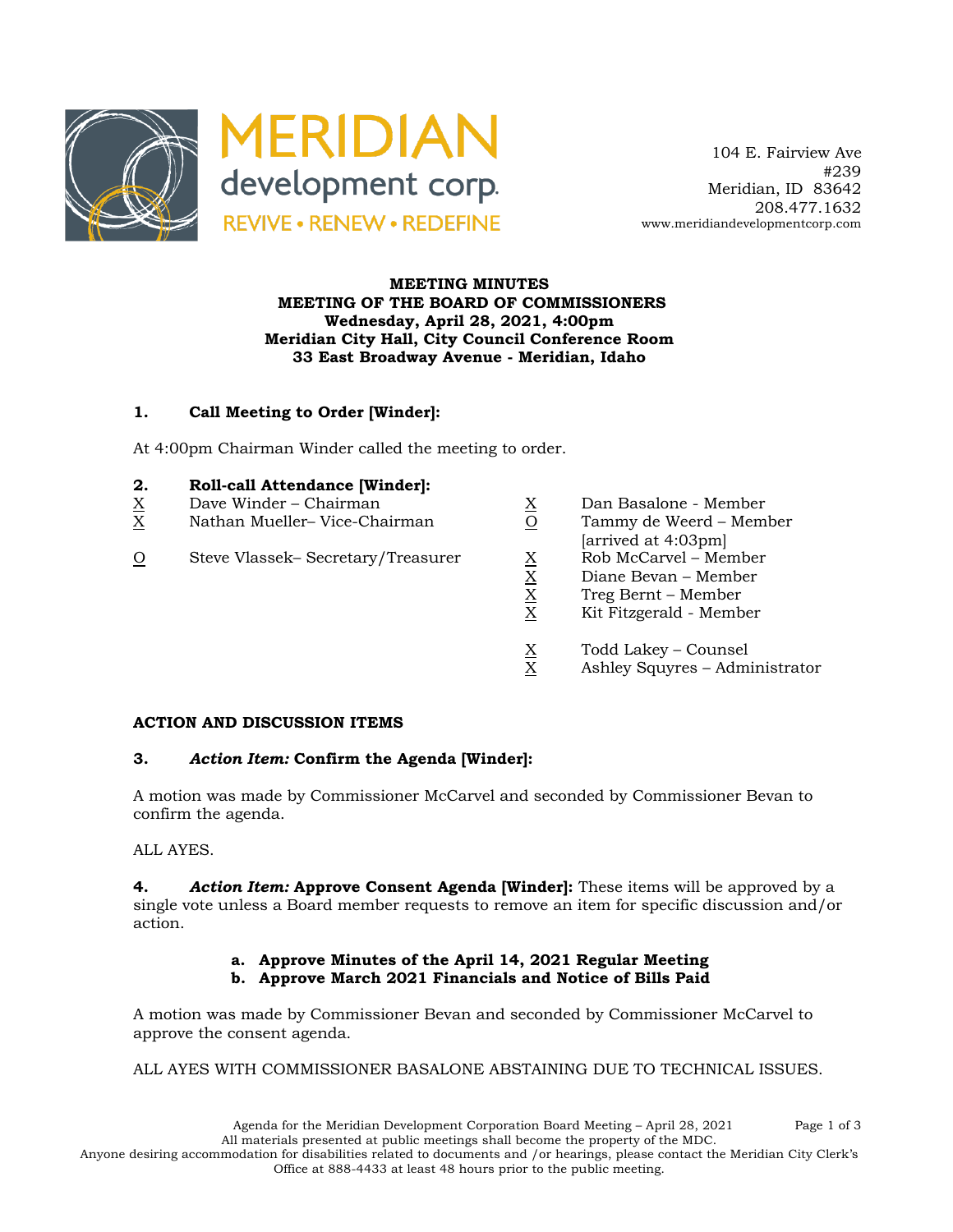# **5.** *Discussion and Possible Action Item***: Legislative Update [David Lehman]**

David updated the board regarding ongoing legislative issues. The focus of the conversation with the board was regarding the forthcoming interim property tax commission and the fact that urban renewal will be a main focus.

## **6.** *Discussion Item:* **Update on the new URDs and associated processes [Meghan Conrad/Squyres]**

Meghan Conrad provided an update to the board on the de-annexation efforts, reviewed the draft maps, and reviewed the draft document that will be before the board on May 12, 2021. She also discussed the Ten Mile to Linder project and discussed the forthcoming eligibility report. Squyres updated the board on the Union District annexation and the concept of including a portion of the Idaho Independent Bank block into the district due to a project. The board provided an affirmative direction on this annexation and Squyres stated that she would bring back revised documents to the board on May 12<sup>th</sup> for approval.

### **7.** *Action Item:* **Consideration of approval of the Development Agreement Modification #1 for the Old Town Lofts (formerly known as the Main2Meridian project) and corresponding resolution 21-017 [Lakey/Squyres]**

Counsel Lakey introduced the Development Agreement modification to the board. The agreement will require that the rentals be retained for a minimum of five years. Commissioner Bernt discussed the concern with the condo plat. Commissioner Basalone and Commissioner de Weerd expressed their support for the condo plat and allowing the developer the ability to sell the units in the future. A motion was made by Commissioner Basalone and seconded by Commissioner de Weerd to approve the Development Agreement modification.

### ALL AYES WITH COMMISSIONER BERNT ABSTAINING.

### **8.** *Action Item:* **Consideration of approval of the Civic Block Request for Proposal and corresponding resolution 21-018 [Squyres/Lakey]**

Squyres reviewed the RFP with the board. A motion was made by Commissioner Bevan and seconded by Commissioner de Weerd to approve the RFP for publication.

### ALL AYES.

#### **9.** *Action Item:* **Consideration of approval of the PC Maintenance scope of work for the pavement removal and resurfacing of portions of the Masonic Lodge parking lot and corresponding resolution 21-019 [Squyres]**

Squyres reviewed the scope of work for the parking lot improvements to the Mason parking lot. A motion was made by Commissioner Basalone and seconded by Commissioner Mueller to approve the scope of work in the amount of \$4,962.00.

ALL AYES.

### **10.** *Discussion Item:* **MDC Projects Update [Squyres]**

Squyres provided an update on the Old Town Lofts and Union 93 project to the board.

**11.** *Discussion Item:* **Counsel's Report [Lakey]:** Counsel Lakey will review legal topics that need to be brought to the attention of the Board.

No report.